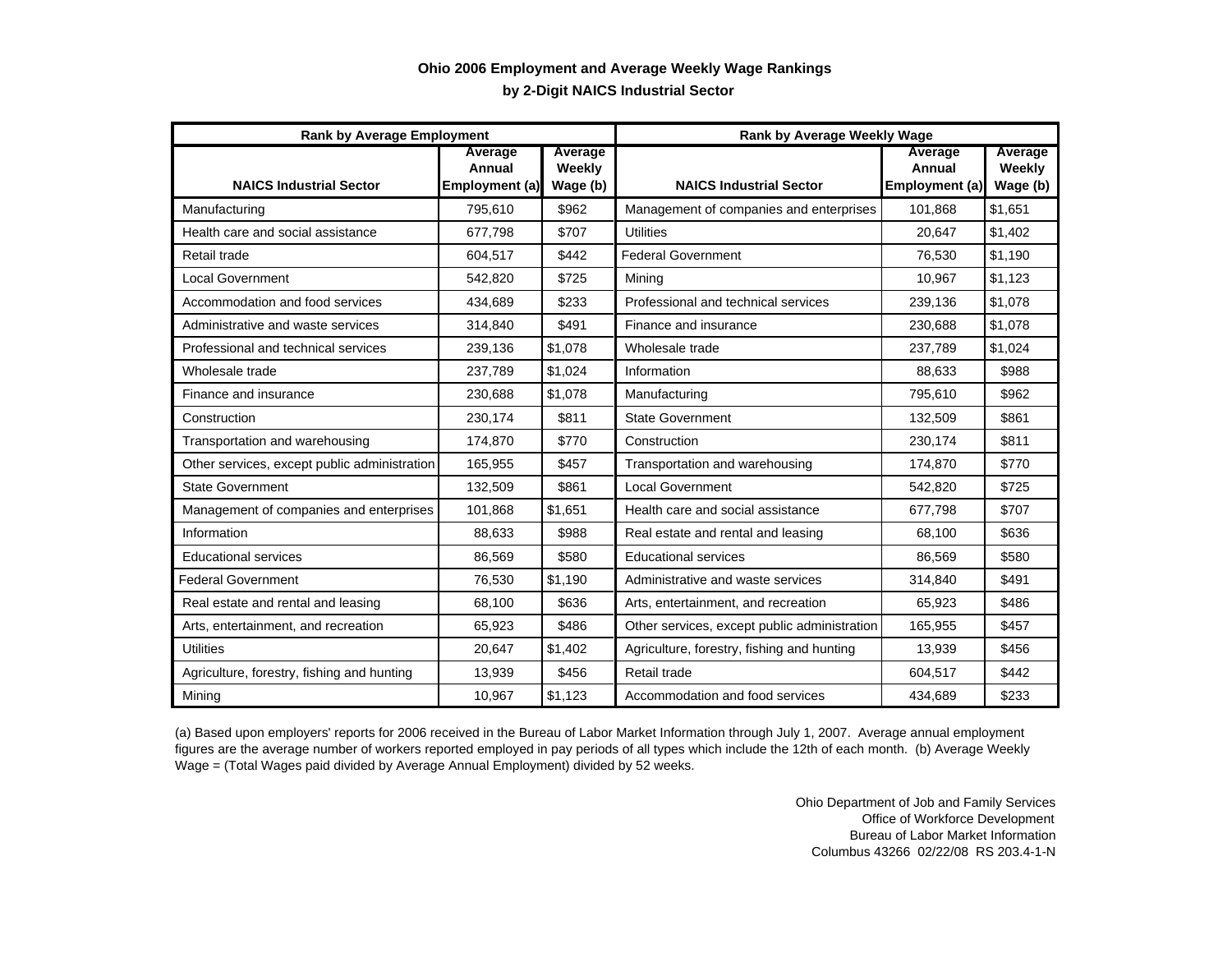## **Ohio's High Employment Industries: Top 45 Industries Ranked by Employment (3-Digit NAICS Codes)**

| <b>NAICS</b><br>Code | <b>Industry Title</b>                        | <b>Average Annual</b><br>Employment (a) | <b>Average Weekly</b><br>Wage (b) |
|----------------------|----------------------------------------------|-----------------------------------------|-----------------------------------|
| 722                  | Food services and drinking places            | 400.418                                 | \$225                             |
| 561                  | Administrative and support services          | 300,705                                 | \$473                             |
| 541                  | Professional and technical services          | 239,136                                 | \$1,078                           |
| 622                  | <b>Hospitals</b>                             | 221,472                                 | \$813                             |
| 621                  | Ambulatory health care services              | 221,354                                 | \$895                             |
| 623                  | Nursing and residential care facilities      | 160,476                                 | \$453                             |
| 238                  | Specialty trade contractors                  | 150,755                                 | \$762                             |
| 336                  | Transportation equipment manufacturing       | 146,034                                 | \$1,178                           |
| 423                  | Merchant wholesalers, durable goods          | 132,890                                 | \$1,002                           |
| 452                  | General merchandise stores                   | 122,934                                 | \$348                             |
| 332                  | Fabricated metal product manufacturing       | 116,911                                 | \$881                             |
| 522                  | Credit intermediation and related activities | 114,225                                 | \$928                             |
| 445                  | Food and beverage stores                     | 109,659                                 | \$346                             |
| 551                  | Management of companies and enterprises      | 101,868                                 | \$1,651                           |
| 524                  | Insurance carriers and related activities    | 97,927                                  | \$1,098                           |
| 611                  | <b>Educational services</b>                  | 86,569                                  | \$580                             |
| 333                  | Machinery manufacturing                      | 84,178                                  | \$981                             |
| 424                  | Merchant wholesalers, nondurable goods       | 77,418                                  | \$998                             |
| 441                  | Motor vehicle and parts dealers              | 75,550                                  | \$681                             |
| 624                  | Social assistance                            | 74,496                                  | \$378                             |
| 326                  | Plastics and rubber products manufacturing   | 68,927                                  | \$764                             |
| 484                  | <b>Truck transportation</b>                  | 67,920                                  | \$796                             |
| 812                  | Personal and laundry services                | 59,972                                  | \$384                             |
| 236                  | Construction of buildings                    | 54,979                                  | \$855                             |
| 311                  | Food manufacturing                           | 53,163                                  | \$814                             |
| 813                  | Membership associations and organizations    | 52,200                                  | \$409                             |
| 331                  | Primary metal manufacturing                  | 51,230                                  | \$1,190                           |
| 444                  | Building material and garden supply stores   | 49,832                                  | \$515                             |
| 448                  | Clothing and clothing accessories stores     | 49,759                                  | \$380                             |
| 325                  | Chemical manufacturing                       | 47,160                                  | \$1,184                           |
| 713                  | Amusements, gambling, and recreation         | 46,621                                  | \$286                             |
| 811                  | Repair and maintenance                       | 46,189                                  | \$611                             |
| 531                  | Real estate                                  | 44,705                                  | \$650                             |
| 446                  | Health and personal care stores              | 37,715                                  | \$555                             |
| 453                  | Miscellaneous store retailers                | 36,789                                  | \$382                             |
| 447                  | Gasoline stations                            | 35,401                                  | \$313                             |
| 493                  | Warehousing and storage                      | 35,317                                  | \$705                             |
| 721                  | Accommodation                                | 34,271                                  | \$326                             |
| 335                  | Electrical equipment and appliance mfg.      | 32,069                                  | \$943                             |
| 327                  | Nonmetallic mineral product manufacturing    | 31,901                                  | \$937                             |
| 511                  | Publishing industries, except Internet       | 31,405                                  | \$976                             |
| 323                  | Printing and related support activities      | 31,327                                  | \$832                             |
| 492                  | Couriers and messengers                      | 30,405                                  | \$760                             |
| 517                  | Telecommunications                           | 29,071                                  | \$1,090                           |
| 425                  | Electronic markets and agents and brokers    | 27,481                                  | \$1,203                           |

(a) Based upon employers' reports for 2006 received in the Bureau of Labor Market Information through July 1, 2007. Average annual employment figures are the average number of workers reported employed in pay periods of all types which include the 12th of each month. (b) Average Weekly Wage = (Total Wages paid divided by Average Annual Employment) divided by 52 weeks.

> Ohio Department of Job and Family Services Office of Workforce Development Bureau of Labor Market Information Columbus 43266 02/22/08 RS 203.4-2-N